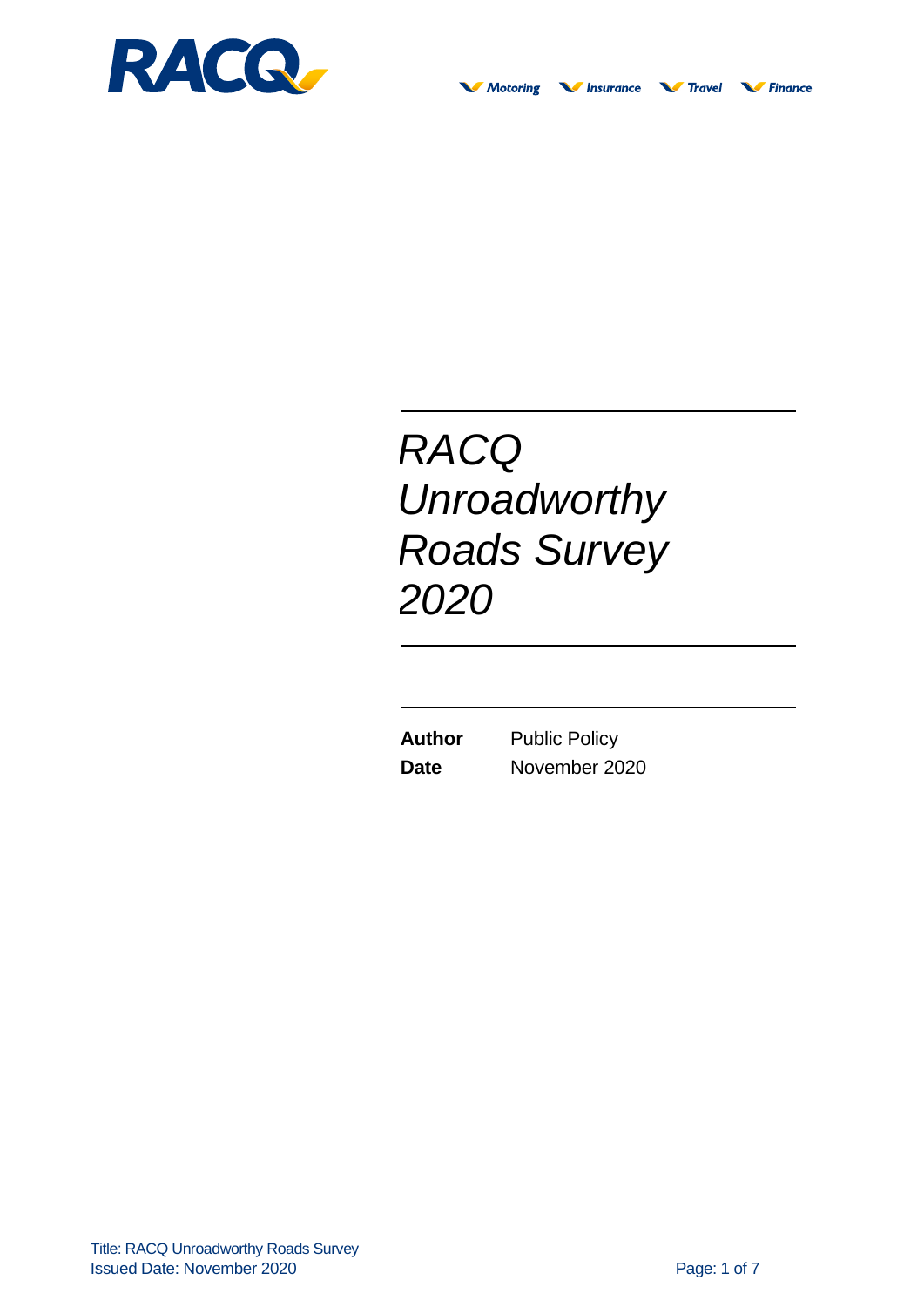

## Introduction

To raise awareness about the condition of Queensland's roads, the RACQ conducts the Unroadworthy Roads survey asking respondents to nominate those roads they consider to be in a poor or inadequate condition, unfit for the function they are designed to perform and not providing an acceptable level of service to the road user. This 2020 survey adds to the growing database of respondent views gathered in previous surveys conducted in 2001, 2005, 2008, 2011, 2016 and 2018.

The views expressed by respondents to the abovementioned surveys provide road user feedback on road features which complement other RACQ studies of crash statistics and technical road design information analysed and discussed in the Australian Road Assessment Program (AusRAP).

The main aims of the survey were to:

- identify the worst roads in Queensland according to members' perceptions for the purpose of lobbying government authorities for increased levels of road funding;
- establish the major deficiencies and problems associated with Queensland's road infrastructure; and
- compare results with previous Unroadworthy Roads surveys

Results from the survey will be provided to road authorities to help identify and support improvements on their road network.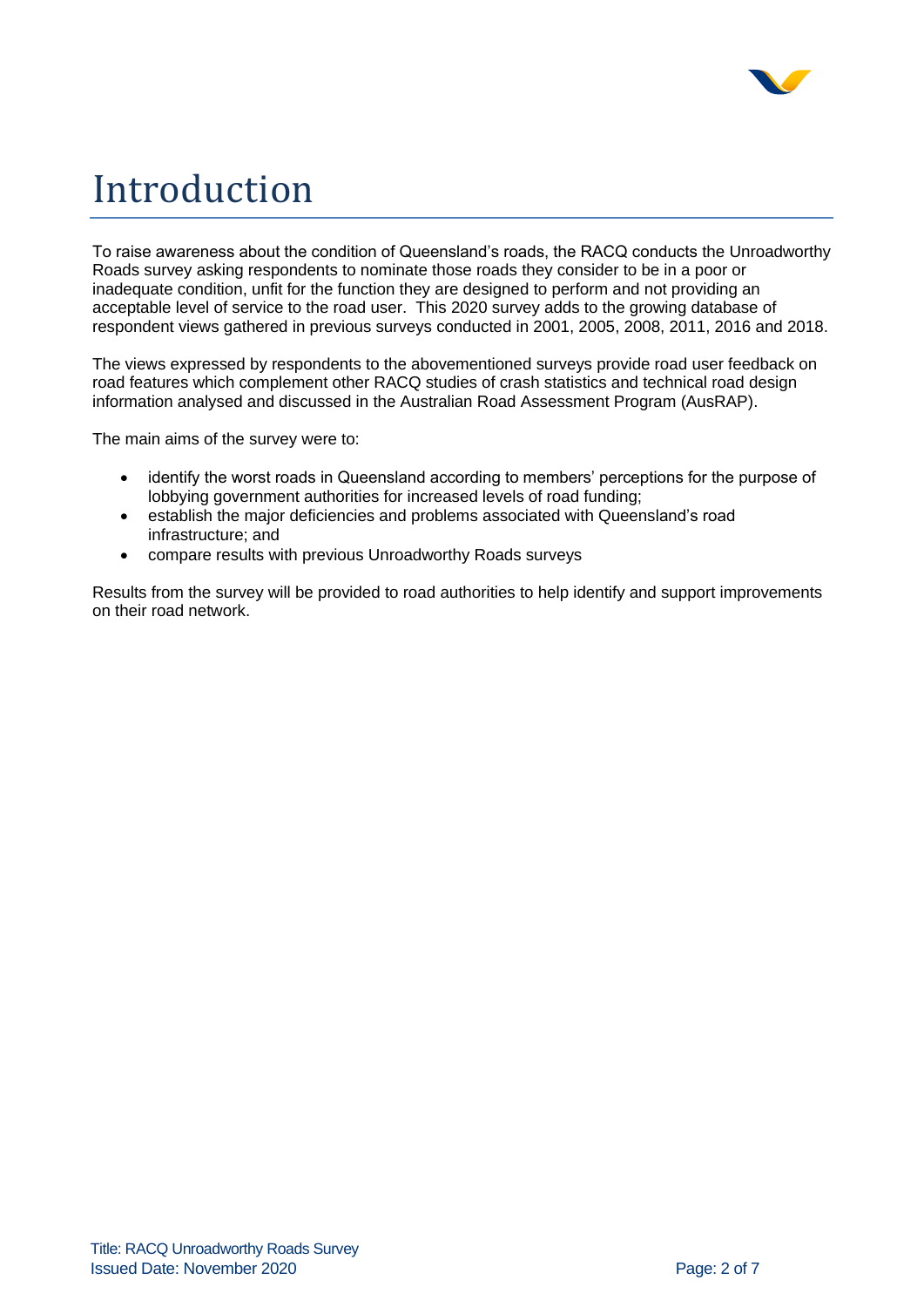

## Results

RACQ received:

- 1057 total responses; highlighting
- 410 different unroadworthy roads throughout Queensland

Image 1 (below) shows a heat map of locations nominated by respondents. This interactive map is available under the Unroadworthy Roads tab at [https://www.racq.com.au/cars-and](https://www.racq.com.au/cars-and-driving/representing-queensland-drivers/road-surveys-and-assessments)[driving/representing-queensland-drivers/road-surveys-and-assessments](https://www.racq.com.au/cars-and-driving/representing-queensland-drivers/road-surveys-and-assessments)

Additional comments provided by respondents by road name can be found in the Unroadworthy Roads Technical Appendix available from the link above.



**Image 1 – Nominated Unroadworthy Road locations (2020)**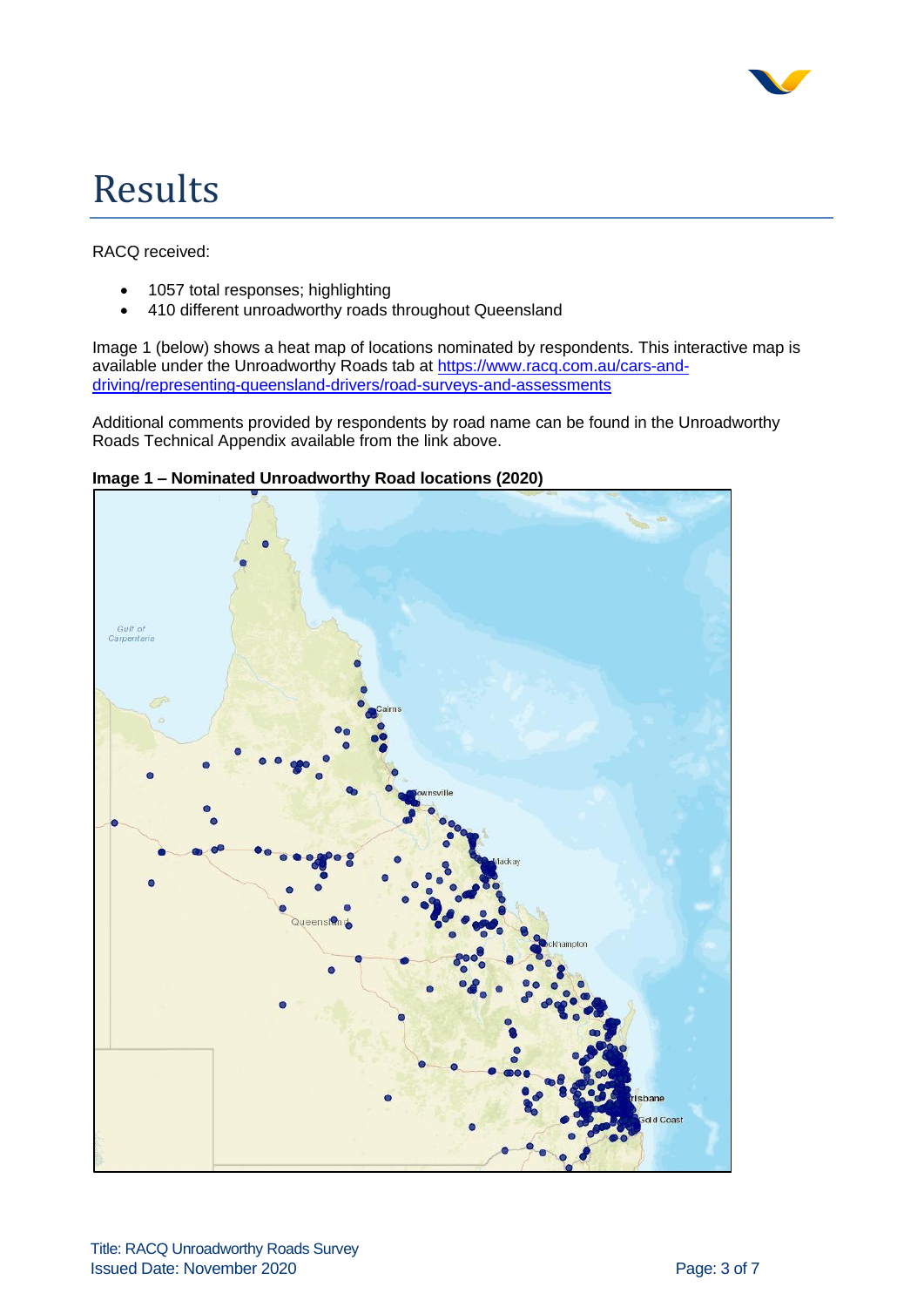

|              | <b>Rank Road Name</b>              |    | Responses Summary description of nominated problems                                                                                                                                                                                                                                                                                                                                                                                                                                                                                                                                                                                                        |
|--------------|------------------------------------|----|------------------------------------------------------------------------------------------------------------------------------------------------------------------------------------------------------------------------------------------------------------------------------------------------------------------------------------------------------------------------------------------------------------------------------------------------------------------------------------------------------------------------------------------------------------------------------------------------------------------------------------------------------------|
| $\mathbf{1}$ | Kin Kin Road                       | 82 | The local community identified problems with the poor condition and low standard of the road, including highlighting<br>safety concerns of vehicles mixing with large quarry trucks which frequent the road causing damage. Common issues<br>raised were that it is a steep and winding road that is very narrow with poor road shoulders, a rough and slippery<br>surface, lacks safety barriers and safe overtaking opportunities and has narrow bridges/culverts. The community<br>would like quarry truck access reviewed and the road built to a higher standard to improve safety and provide a road<br>suitable for the types of vehicles using it. |
| 2            | <b>Bruce Highway</b>               | 64 | Respondents nominated that the Bruce Highway was rough, narrow, lacked overtaking opportunities and was prone<br>to flooding and road damage / pot holes, especially from Rockhampton to Mackay, Mackay to Proserpine and Ingham<br>to Cairns.                                                                                                                                                                                                                                                                                                                                                                                                             |
| 3            | <b>Beelbi Creek Road</b>           | 26 | Just west of Hervey Bay area, respondents were concerned that the road is unsealed and dangerous with roadside<br>hazards and a history of serious crashes. Most nominated that it is rough with a slippery loose surface, has poor road<br>shoulders and hazardous roadside objects and requires frequent maintenance. Respondents would like the road<br>sealed.                                                                                                                                                                                                                                                                                         |
| $=4$         | Brandenburg<br>Road                | 25 | A Sunshine Coast area road connecting Mooloolah Valley to Landsborough Maleny Road and another road where<br>respondents were concerned it is a dangerous, very narrow unsealed dirt/gravel road with blind curves and crests a<br>slippery surface, roadside hazards and steep embankments. Concerns were also raised with the inappropriate speed of<br>some drivers. Respondents would like the road sealed and brought up to a higher standard of safety.                                                                                                                                                                                              |
| $=4$         | Kilcummin<br>Diamond Downs<br>Road | 25 | A local road north of Clermont in Central Qld area. Respondents were concerned that the unsealed road surface is<br>extremely rough and has large rocks/gravel which makes for an extremely dangerous, loose and damaging road surface<br>to vehicle tyres and windscreens. The local school bus won't travel all the way due to its condition. Also nominated<br>was its poor condition due to mining, cattle and grain heavy vehicles damaging the road requiring maintanance. Some<br>nominated sealing as a solution.                                                                                                                                  |
| $=6$         | Flinders Highway                   | 20 | Respondents nominated that the Flinders Highway from Hughenden to Cloncurry was rough and has uneven,<br>undulating and bumpy sections causing safety issues and discomfort for travellers, especially for heavy vehicles and<br>those towing caravans. Others nominated a lack of overtaking opportunities between Townsville and Charters Towers<br>and that the road is prone to flooding and damages easily with some deep wheel tracks in the bitumen from heavy<br>vehicles.                                                                                                                                                                         |
| $=6$         | May Downs Road                     | 20 | Respondents were concerned that the unsealed road surface is in extremely poor condition, is rough, loose and<br>dangerous with corrugations, pot holes and numerous crashes and rollovers. Respondents highlighted that condition<br>issues were mostly due to mining and cattle truck use as well as nominating flooding and drainage issues and difficulty<br>or unsafe to overtake.                                                                                                                                                                                                                                                                    |
| $=6$         | Yandina Coolum<br>Road             | 20 | Respondents identified that Yandina Coolum Road is in very poor condition, is rough, narrow, has poor road shoulders<br>and dangerous roadsides and intersections. Some noted the significant increase in general and industrial traffic along<br>the entire road accelerating road damage and causing congestion problems near the Sunshine Mwy. The road is not fit<br>for purpose for the volume and types of vehicles using it, with traffic outgrowing investment in upgrades. There were<br>nominations to upgrade the road with additional lanes and reseal the road surface to fix condition issues.                                               |
| $=10$        | <b>Brisbane Valley</b><br>Highway  | 16 | Respondents nominated that the road is narrow, lacks overtaking opportunities and is in poor condition with bumps,<br>pot holes and patches with poor repairs. Comments also highlighted the high volume of traffic including heavy<br>vehicles and narrow turning lanes at intersections. Road quality and condition has not kept pace with increase in<br>traffic.                                                                                                                                                                                                                                                                                       |
| $=10$        | <b>Warrego Highway</b>             | 16 | Respondents identified that the Warrego Highway is in poor condition, rough, pot holed, patched and not up to<br>standard, especially from Toowoomba to Roma. Condition, safety and congestion concerns were also highlighted<br>between Ipswich and Toowoomba while a lack of safe overtaking opportunities was common west of Toowoomba.                                                                                                                                                                                                                                                                                                                 |

## **Table 1 – 'Top 10' roads with summary description of nominated problems**

**#** 

The **Bruce Highway** was knocked off the top spot in this year's survey (see Table 1) however, as a proportion of total responses received, the Bruce Highway has dropped substantially since the 2011 survey indicating that Federal and Queensland Government investment in the \$8.5 billion, 10-year, Bruce Highway Upgrade Program (2013-2023) has improved the quality and standard of the road. This program has been extended to \$12.6 billion over 15 years to June 2028 with a Bruce Highway Trust Advisory Council tasked with developing rolling 5-year action plans over the next 15 years.

The **Warrego Highway** has also received significant investment in the past 5 years to widen, install overtaking lanes, improve drainage and flood immunity and rehabilitate sections, but there is still much to do to improve the safety, quality and standard of the highway. It jumped up to equal tenth position in this year's survey (was thirtieth position in 2018).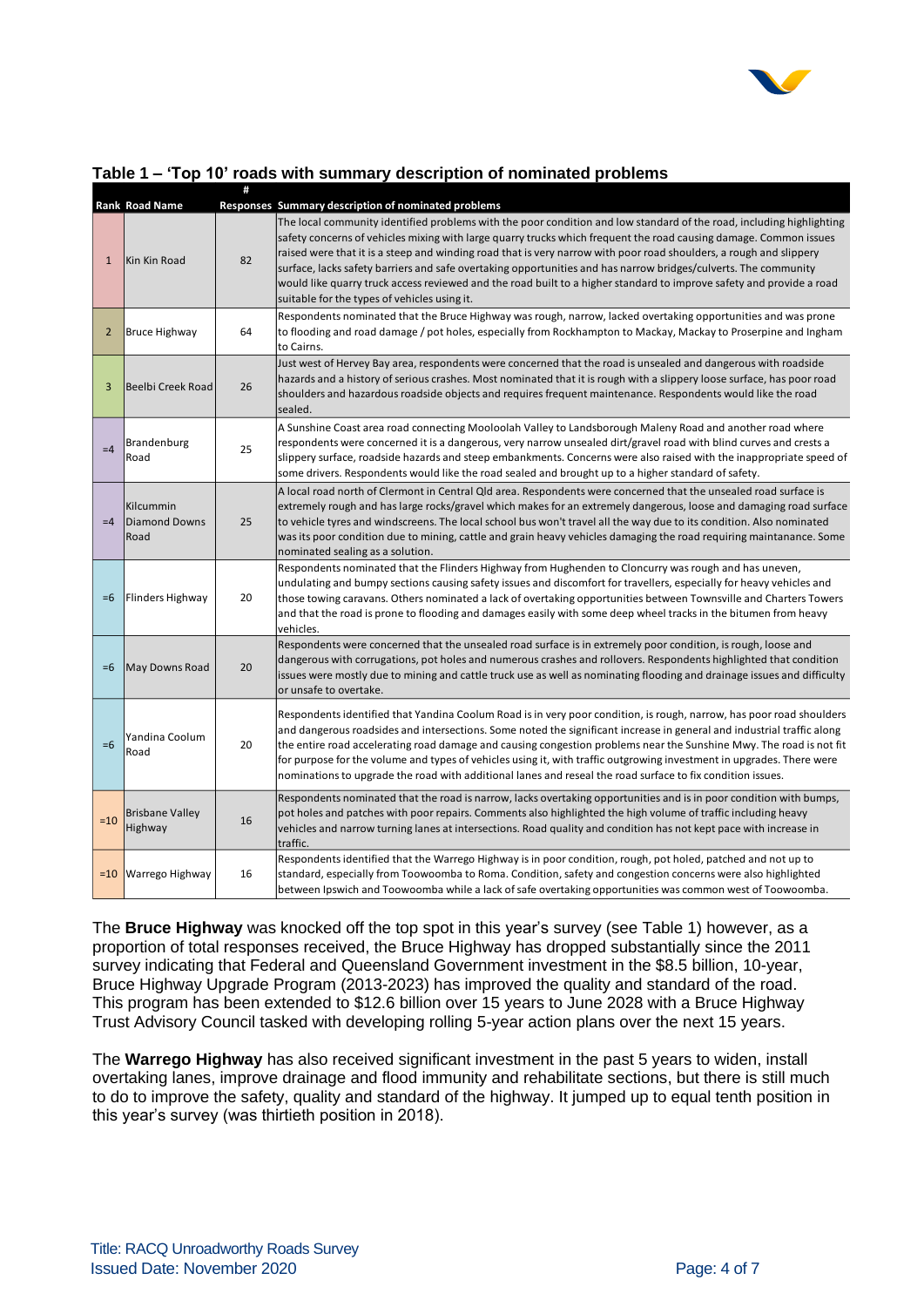

## **Most nominated problems**

As shown in Table 2 below, the top five problems were 'Rough surface' (74% of responses), followed by 'Poor shoulders' (53% of responses), 'Narrow road/lanes' (50% of responses), 'Lack of overtaking opportunities' (35% of responses) and 'Tight curves/Blind crests' (29%).

Respondents were able to nominate more than one problem on a road.

| Problems                               | # Responses |  |  |  |  |
|----------------------------------------|-------------|--|--|--|--|
| Rough surface                          | 778         |  |  |  |  |
| Poor shoulders                         | 557         |  |  |  |  |
| Narrow road/lanes                      | 525         |  |  |  |  |
| Lack of overtaking opportunities       | 366         |  |  |  |  |
| Tight curves/blind crests              | 302         |  |  |  |  |
| Slippery/loose surface                 | 270         |  |  |  |  |
| Flood prone                            | 259         |  |  |  |  |
| Narrow bridge/culvert                  | 248         |  |  |  |  |
| Poor road markings                     | 236         |  |  |  |  |
| Poor drainage                          | 188         |  |  |  |  |
| Poor or inadequate road lighting       | 159         |  |  |  |  |
| Poor or no guardrails                  | 159         |  |  |  |  |
| Hazardous roadside objects             | 158         |  |  |  |  |
| Vegetation or objects block visibility | 134         |  |  |  |  |
| Poor signing                           | 113         |  |  |  |  |
| Steep grade                            | 91          |  |  |  |  |

#### **Table 2 – Most nominated problems**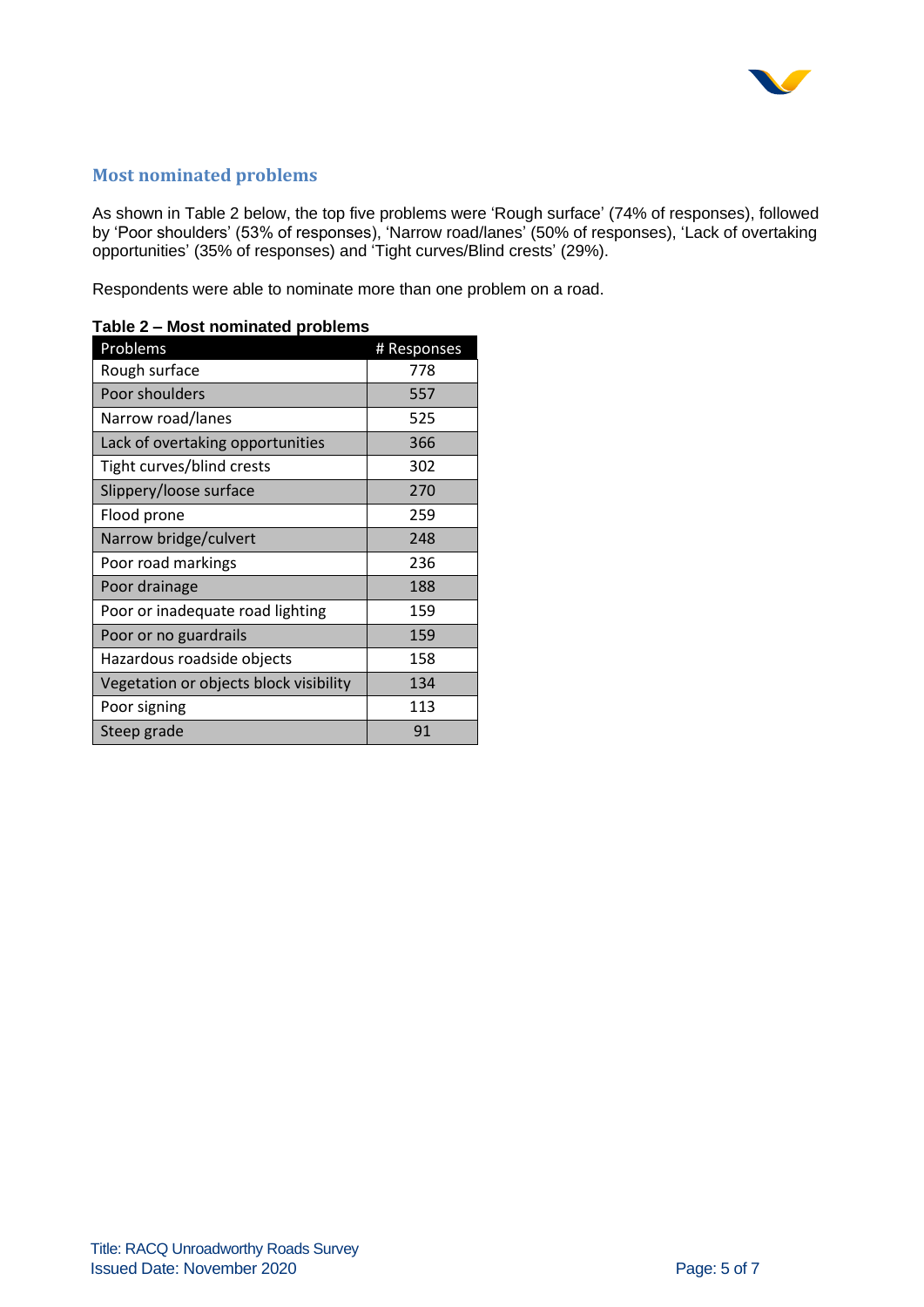

## **Historical ranking of problems**

The top four problem responses in 2018 ('rough surface', 'poor shoulders' and 'narrow road/lanes') were the same for all previous surveys (2001, 2005, 2008, 2011, 2016 and 2018), as shown in Table 3 below.

'Rough surface' has topped the list in all surveys while 'poor shoulders' regained second place in this year's survey with 'narrow road/lanes' dropping to third.

A lack of overtaking opportunities was not included as a road problem option in the 2001 survey but was suggested by respondents within the 'problem description' area of the survey form. Hence it was added into all surveys since 2001 and has received the fourth highest number of nominations since 2005.

A lack of overtaking opportunities is a frustration for motorists and becomes more prevalent as traffic volumes rise.

|                                  | <b>RANK</b> |      |      |      |      |      |      |  |  |  |  |  |
|----------------------------------|-------------|------|------|------|------|------|------|--|--|--|--|--|
| <b>Problem</b>                   | 2001        | 2005 | 2008 | 2011 | 2016 | 2018 | 2020 |  |  |  |  |  |
| Rough surface                    |             |      |      |      |      |      |      |  |  |  |  |  |
| Poor road shoulders              |             |      |      |      |      |      |      |  |  |  |  |  |
| Narrow road/lanes                |             |      |      |      |      |      |      |  |  |  |  |  |
| Lack of overtaking opportunities | N/A         |      |      |      |      |      |      |  |  |  |  |  |

#### **Table 3 - Ranking of problems by survey year**

### **'Top 30' List of roads with number of responses to identified problems**

Table 4 below lists the top 30 nominated roads and the number of responses to each individual problem listed on the survey form. The full list of nominated roads are provided in the Unroadworthy Roads Technical Appendix.

Respondents also had the opportunity to provide specific comments about the problem with each road they nominated. These additional comments are provided in the Unroadworthy Roads Technical Appendix.